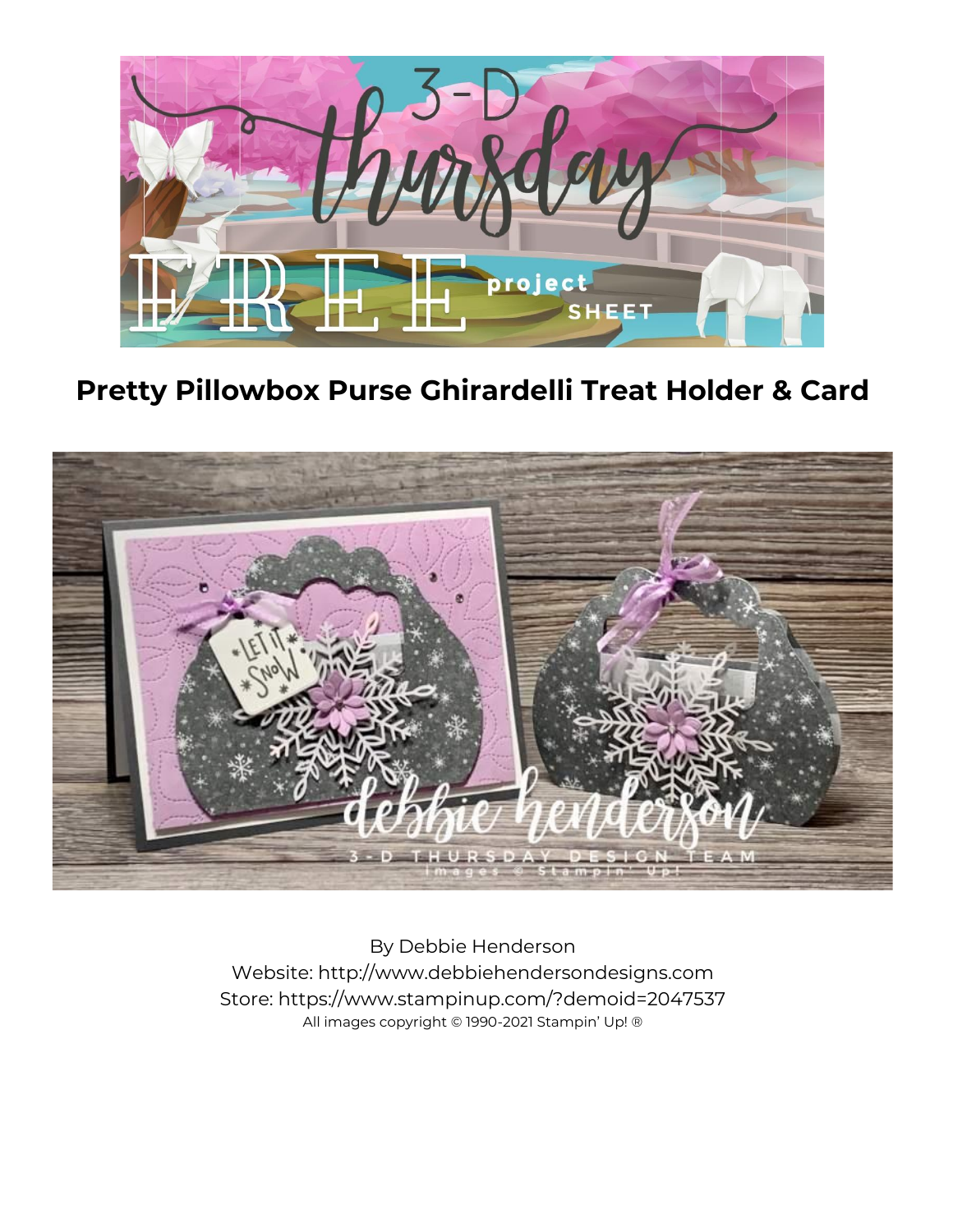# **Stampin' Up! Supplies Used:**

- Stamps: Encircled In Warmth (156449)
- Inks: Basic Gray (149165)
- Cardstock: Basic White (159276), Basic Gray (121044), Fresh Freesia (155613)
- Designer Paper: Peaceful Place (156394)
- Accessories: Wonderful Snowflakes (156340), Rhinestone Basic Jewels (144220), Fresh Freesia 3/8" Open Weave Ribbon (155615)
- Tools: Pretty Pillowbox Dies (156321), Stitched Greenery Die (155451), Stampin' Dimensionals (100430), Stampin' Cut & Emboss Machine (149653), Tear & Tape (154031)

# INSTRUCTIONS:

#### **Ghirardelli Purse:**

**Step 1:** Cut (3) pieces of the Peaceful Place Designer Paper to measure 4-1/2" x 4-1/2". Using one piece at a time, cut using the Pretty Pillowbox Dies and making sure that one half of the die is cut completely. (we do not need the other half).

#### **Step 2:**

- Place one of the pillowbox designer paper shapes on the cutting machine platform.
- Position the die shown in photo #1, about  $\frac{1}{2}$ " from the scalloped top.
- Secure in place with a post-it note or washi tape.
- Place the clear cutting plate on top of the die half-way over the die only as shown in photo #1. This will cut ½ of the die shape only. Run through the machine to cut.
- Fold the cut piece over and glue flat. This creates a handle.
- Repeat for all three designer paper pieces.



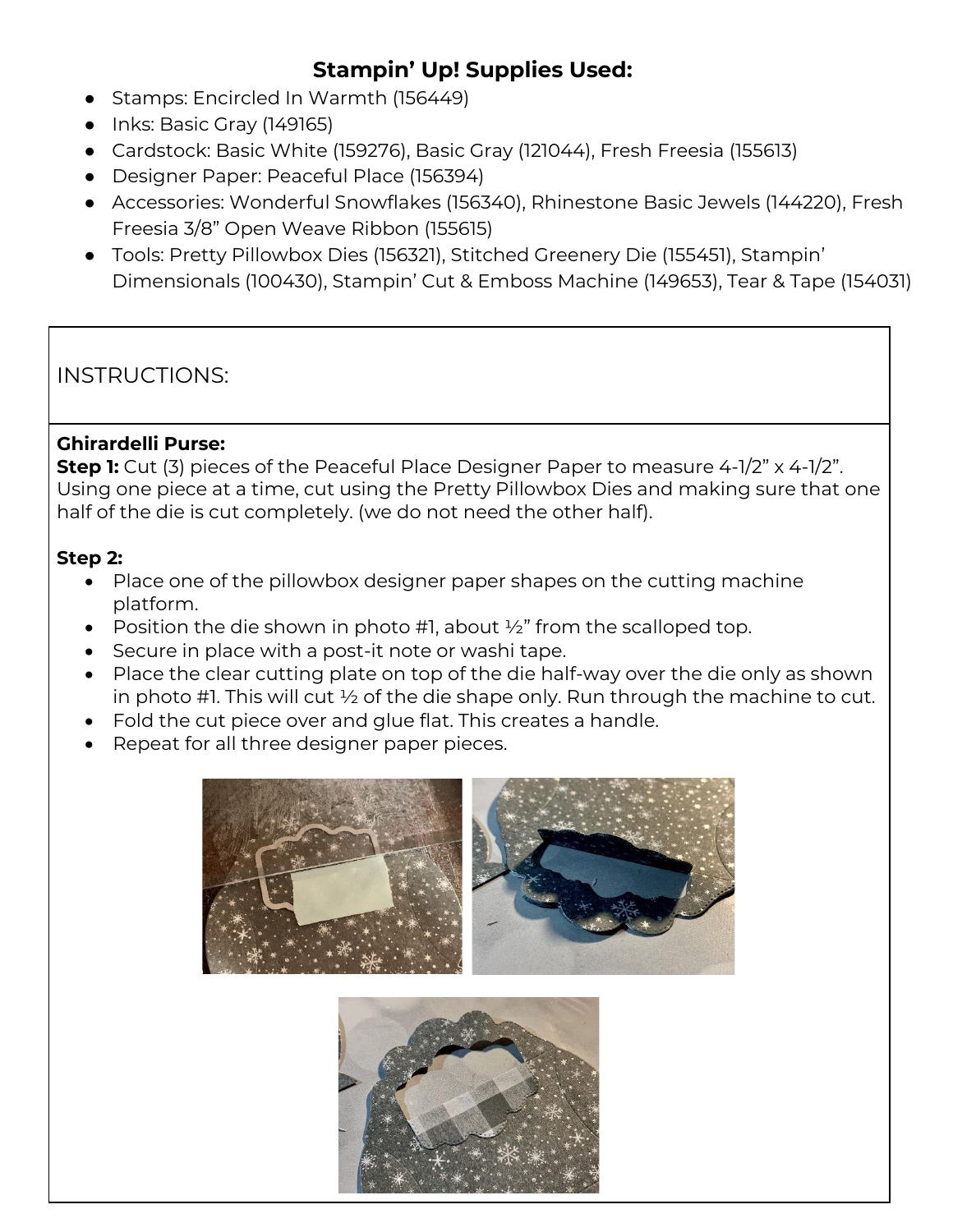Step 3:

Place one piece of the designer paper purse on a paper cutter and cut, measuring  $\frac{1}{2}$ " from the scored line to the end to create a tab. Repeat twice. Trim the tabs on the ends with scissors to make them straight and not curved.



Step 4:

- Add Tear & Tape to one tab and layer the  $2<sup>nd</sup>$  purse shape over the first one to create the two-sided purse.
- Add Tear & Tape to the center of the inside of one side of the purse and press a Ghirardhelli Chocolate in place.

Step 5 ribbon and snowflake:

- Tie a ribbon at the top into a bow. Trim the two ends at an angle.
- Glue a Wonderful Snowflakes to the front of the purse using Stampin' Dimensionals.
- Cut (1) each of the two flower shapes with the dies and Fresh Freesia Cardstock. Glue layered to the center of the snowflake.
- Add Rhinestone Basic Jewels to the center of the flower.